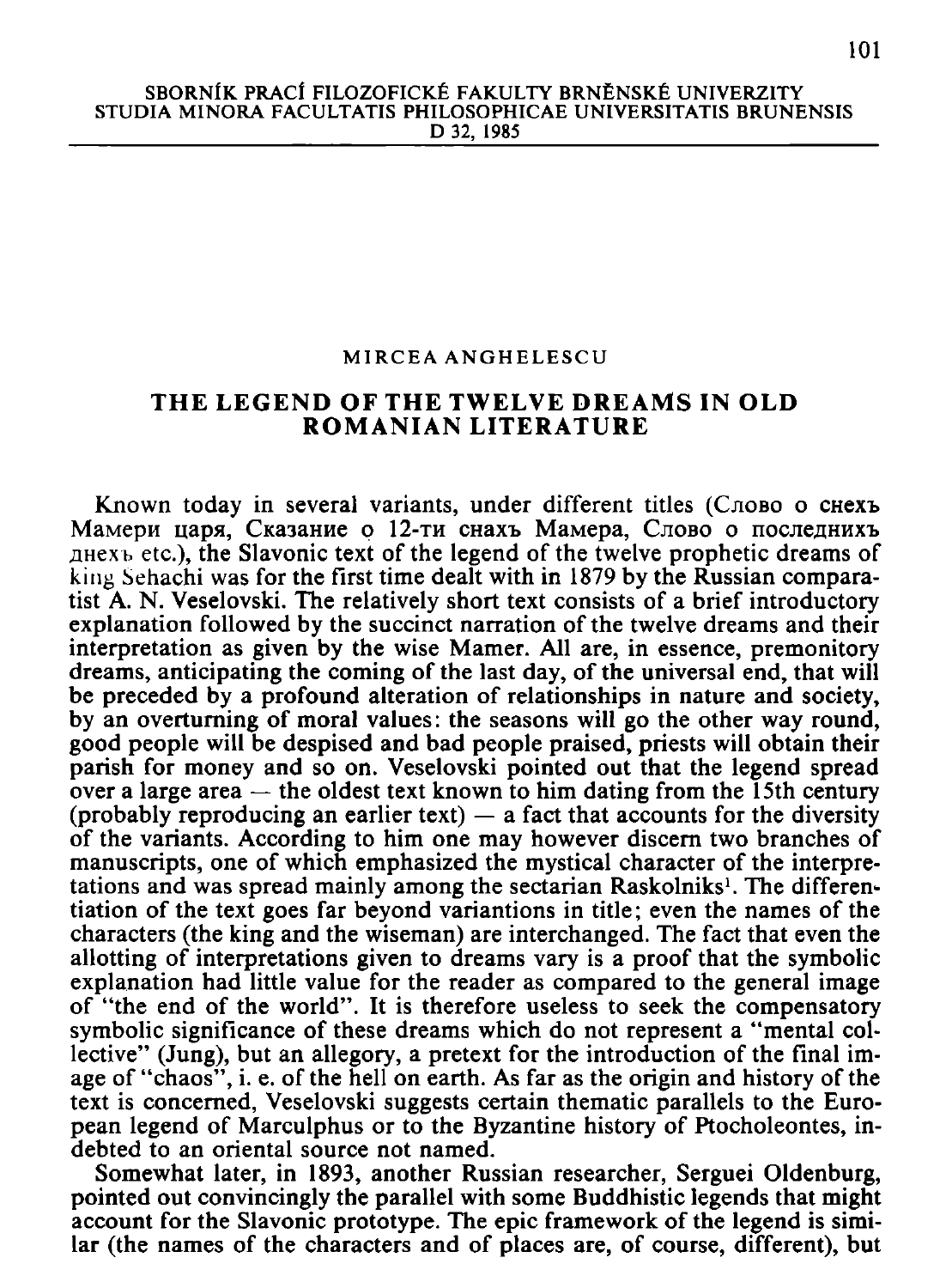there are only ten dreams instead of twelve (however in a later parallel, in the biographic legend of Buddha, *Jataka,* ch. 77, there are sixteen dreams) and their contents has no resemblance whatsoever<sup>2</sup>. Three decades later, dealing again with the same theme, Oldenburg suggested the legend of Keid, king of Kanoudji, as the possible intermediary between the Buddhistic prototype and the Slavonic legend. Incorporated in the history of Iskender (Alexander the Great) of the famous *Book of Kings* of Ferdousi, the legend — which certainly had had an independent circulation before it was introduced in this work reveals not only the same epic framework, but also a series of resemblances of the dreams themselves with both the Buddhistic original and the Slavonic text. The first of the king's dreams (i. e. the elephant coming through a narrow window) is identical with one contained in the Buddhistic legend, while the seventh (i. e. the two-headed horse) is identical with the one in the Slavonic legend<sup>3</sup>. But there is indication concerning the area where or the language in which the text known to us in the Slavonic legend got crystalized, or to a possible previous link in case the text had assumed its definitive shape outside of the Slavonic area.

The oldest manuscript of the Romanian translation of the legend dates from the 17th century and its mention precedes Veselovski's study. In his book *Principia de limba si scriptura,* the Romanian philologist Timotei Cipariu refers, among other things, to this manuscript entitled *The Twelve Dreams oj Mamer,* part of a miscellany "from about the end of the 17th century". It was accompanied by various religious texts from which it differed by a "more rude" script<sup>4</sup>. The manuscript, about which no other detail is given, disappeared after Cipariu's death in 1887. In the first compendium of Romanian folk literature, including chap books, M. Gaster mentions the manuscript (taking over the information as put forward by Cipariu) and assumes according to the title only a connection with the legend analysed by Veselovski<sup>5</sup>. In 1900, when he acquired a modern copy of a manuscript written down in 1768 by the well-known copist Matei Voileanu of Făgăraș, M. Gaster published a short commentary as well as the text of the legend (entitled in this version *Invdfdturd la vremea de apoi,* Teaching concerning the End of Days) in Romanian and its English translation<sup>6</sup>. It is, in fact, up to now the one and only edition of the text in the Romanian language.

Two other texts were mentioned in 1923 by N. Drăganu, then professor of old literature at the University of Cluj. The one is part of a miscellany dating from the 18th century, comprising a rich popular and apocryphal material. Among the 48 texts there is one entitled *Invdtdturd despre visul lui Sihaicu inpdratu* (Teaching about the dream of king Sehachi) which the author mentions briefly. Another fragmentary manuscript owned by the high-school in Năsăud and containing the "first eight dreams" is mentioned in a page-bottom reference, the author promising to take up the matter later  $-$  a promise that has never turned into a fact.<sup>7</sup> Two more manuscripts have recently been mentioned by us<sup>8</sup>. The one is Ms. 4 390 of the Central University Library at Cluj-Napoca, finished on December 29th, 1761, entitled *Razumnic de toate intrebdrile si rdspunsurile si de alte multe treburi... si alte multe istorisiri frumoase* (A Guide to all questions and answers and many other things .. . and many other beautiful stories). Among the various texts copied by cantor loan Moldoveanu, besides verses, Christmas Carrols and folktales (The history of Solomon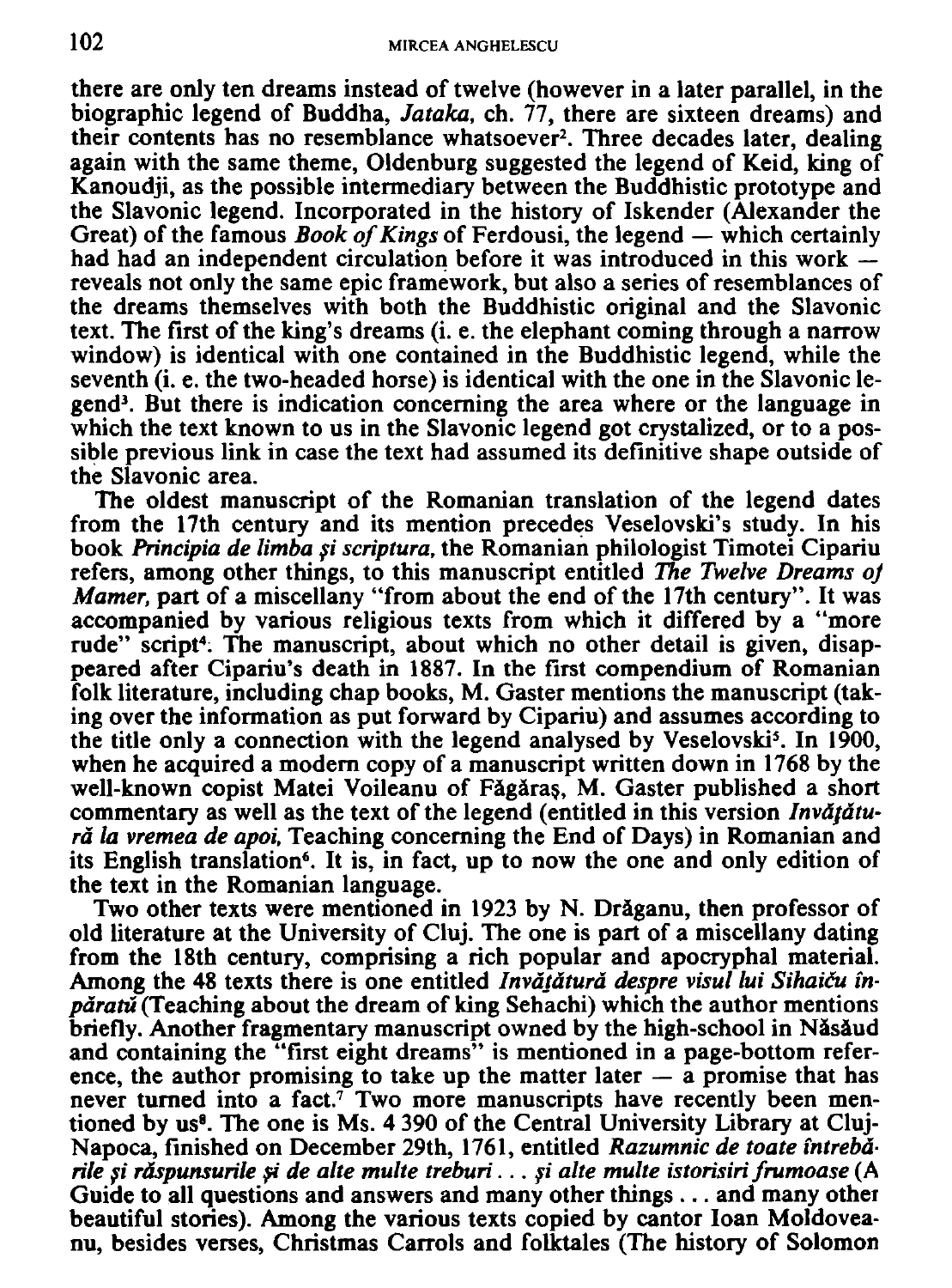the brave, Emperor Maximian's lament)<sup>9</sup> , we find on pp. 218—220 *Cuvint de invdfdturd pentru 12 vise ce au visat un domn anume Sahancu* (The meaning of the twelve dreams dreamt by a certain prince Sahanchou). The second text is part of a fregmentary miscellany that has no title and no copist annotations. It must have been written at the end of the 18th or the beginning of the 19th century. (Ms. 6040 at the Library of the Academy, Bucharest). The text has no head, it begins with the interpretation of the first dream: "de la altul tot ce va ave și cărturarii vor învăța puțin pre lege și eiși lege nu vor ține" and so on. Presumably only one page is missing. From among the texts of the miscellany let us mention *Invățătura lui Archirie prea înțeleptul, cum au învățat pre nepotul lui Anadam* (The way Akihar the wise taught his nephew Nadan), *Vers pentru cdderea si gresala lui Adam* (Poem about the fall and sin of Adam), *Invdfdturd pentru tiutiun* (Warning against tobacco), *Cazanie pentru muncile pdcdtosilor*  (Book about the torments of the sinners, a variant of the Apocalypse of the Lady Mary).

To these six manuscripts known for certain we may, presumably, add two more. The seventh was also mentioned by Cipariu in his book already referred to. On the same page on which he speaks about *The Twelve Dreams of Mamer*, he mentions a "manuscript without heading and introduction" consisting of a common gathering of folk legends *(Videnia Maicii Precista* "The vision of virgin Mary", *Jitia pdrintelui Pavel* "The history of father Pavel" etc.) in various handwritings: "cea mai veche insa si cea mai buna aice este dinainte de anul 1678 si intre altele cuprinde istoria lui Sichianu inparatul..." (the oldest and the best is the one dating from before 1678 that comprises among other tales also the history of emperor Sichianu . . .)<sup>10</sup>. This "history of етрегог Sichianu" must be Сказание про сни царя Шахаиши. This manuscript, too, disappeared after Cipariu's death. The eighth title appears in a short catalogue of Voileanu manuscripts, sent by some unknown Romanian scholar from Transylvania (presumably the descendant of Voileanu, named also Matei Voileanu, author o of a book devoted to his forefather) to M . Gaster before the First World War. This catalogue was found by professor Tappe among Gaster papers at the School of Slavonic and East European Studies in the University of London and published as an appendix of his study about a Romanian manuscript from the private collection of M. Gaster. It is the thirteenth item in this list, a miscellany comprising a "poem to the Virgin beginning: «o, prea milostivă maică», a poem about Adam, beginning: «veniți toți cei din Adam»" and *Invdfdturd la vremea de apoi,* "Sermon on the last Judgement, 5 folios, written by Vasile Stănilovici of Avrig, 12 March 1787"<sup>11</sup>. The title is identical to the one known from Gaster article.

We know the titles of seven (out of the eight) manuscripts of the Romanian translation of the twelve dreams. These titles generally differ from one another. One of them probably belongs to the corrupt branch of manuscripts, the second one according to the classification proposed by Veselovski (i. e. *The twelve dreams of Mamer* mentioned by Cipariu), all the other to the first branch which maintains in more or less corrupt forms the name of king Shahaishi (i. e. Sehaču, Sihaiču, Sehaiči). With one exception (namely the manuscript belonging to the high-school in Năsăud, mentioned by Drăganu, in which the king's name is Shaiku) all the other variants render the king's name with the initial letter S (not Sh), a fact that cannot be accounted for by a con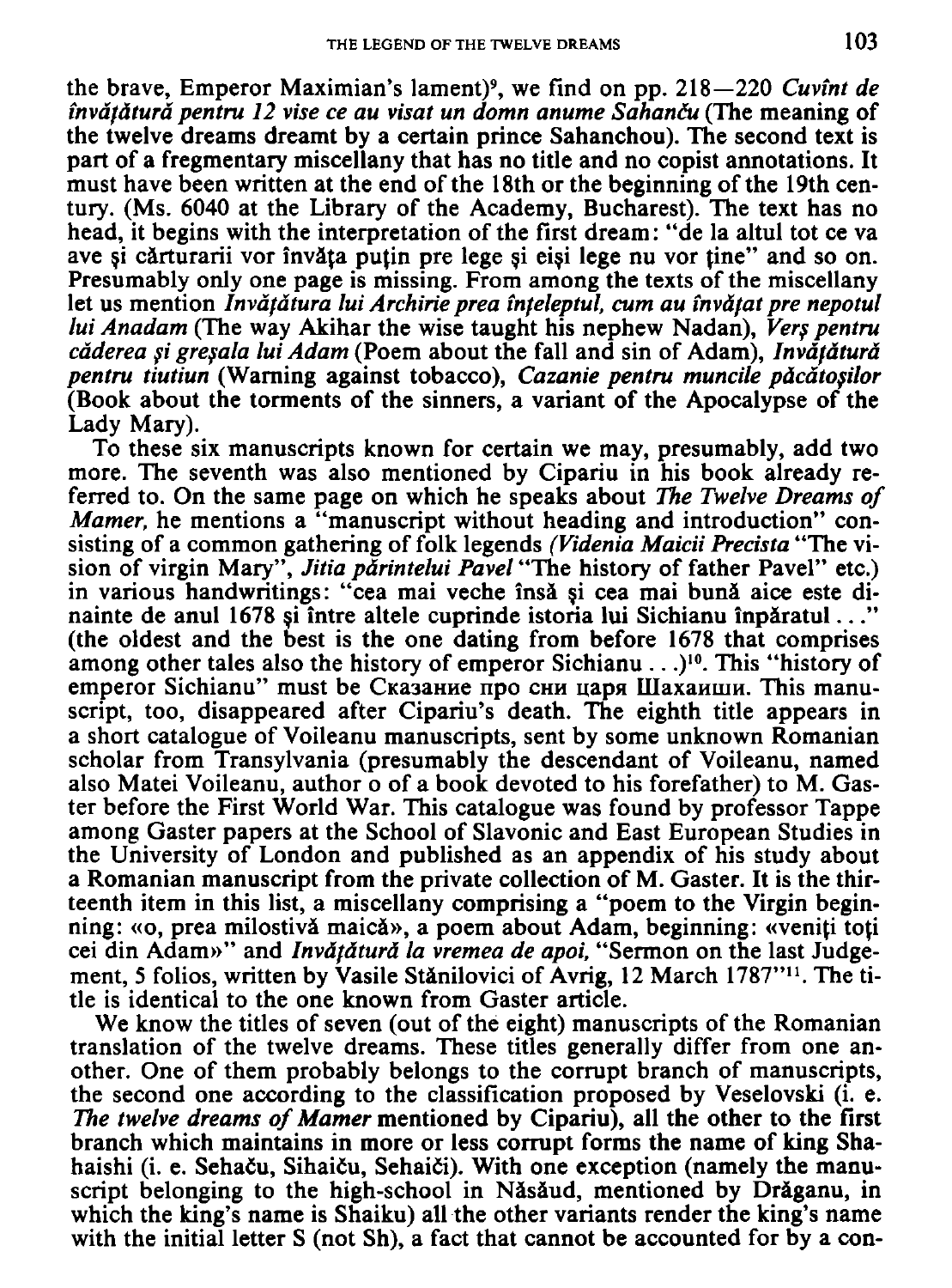fusion since in the Slavonic alphabet that was being used at that time for the Romanian language the two letters are clearly distinct and hardly mistaken: c and m. In the article referred to above, Gaster, too, noticed the change, but considered it "due no doubt to a later popular etymology", without detailing or argumenting it. A Greek original that might account for the change (there is no sound/letter *sh* in Greek) was not found and the published versions in the South-Slavic area are identical with the Russian ones<sup>12</sup>. We can find however two exceptions, both in manuscripts written in Serbian Slavonic<sup>13</sup>, which show us that the "classical" way of access for the Oriental stories in Eastern Europe (i. e. through Byzantines and South Slaves) is still possible in this case also. The fact remains an open question, because this different text is not published yet.

The simple comparison of the Romanian manuscripts at our disposal shows that for the main, the respective texts have had an independent history. They belong to the same branch, but the variants differ and cannot be derived from one another: in the manuscript of Cluj the name of the city is Erihon, while in the manuscript published by Gaster the place is named Vaihon; in the Cluj manuscript the king is named Sahancu, in the Bucharest manuscript it is Sehači, the same as in Gaster's text. The king is referred to as "emperor" (imparat) in the last to texts and as "prince" (domn) in the Cluj manuscript. But the text published by Gaster differs from the Bucharest manuscript in word order and in details, more numerous in the latter. Compare, for instance (from the explanations to the first dream):

> **the Gaster ms. Intr-acea vreme, feciori nu vor cinsti pre p4rin(i sai si neam aproape** *si* **vor lua, de p&cate nu vor gindi... Another example:**  Atuncea soarele să va întu**neca si luna nu-si va da lumina sa, zilele** *si* **vor mici si multe semne** *si* **vor arata.**

**the Bucharest ms. §i intru aceia vreme, feciorii pre p&rintii lor nu-i vor mai cinsti si siminfele [?] se vor lua si nu se vor cauta .. . §i intru acele vremeni, soarele nu va lumina in locul eel b&trin, nici stelele nu se vor lumina, ce sa vor intuneca si zilele si vor micsura si multe semne vor fi.** 

The Bucharest manuscript continues with a fragment that does not exist in the Gaster manuscript, but which is present in the oldest Slavonic version, i. e. "în stele coade să vor ivi si vor fi trăsnete și cutremure și multe cetăți vor cădea" (the stars will ge get tails and there will be thunders and earthquakes and many fortresses will surrender).

These differences and some other which we do not name now cannot have resulted from copist modifications but are proof of another prototype of the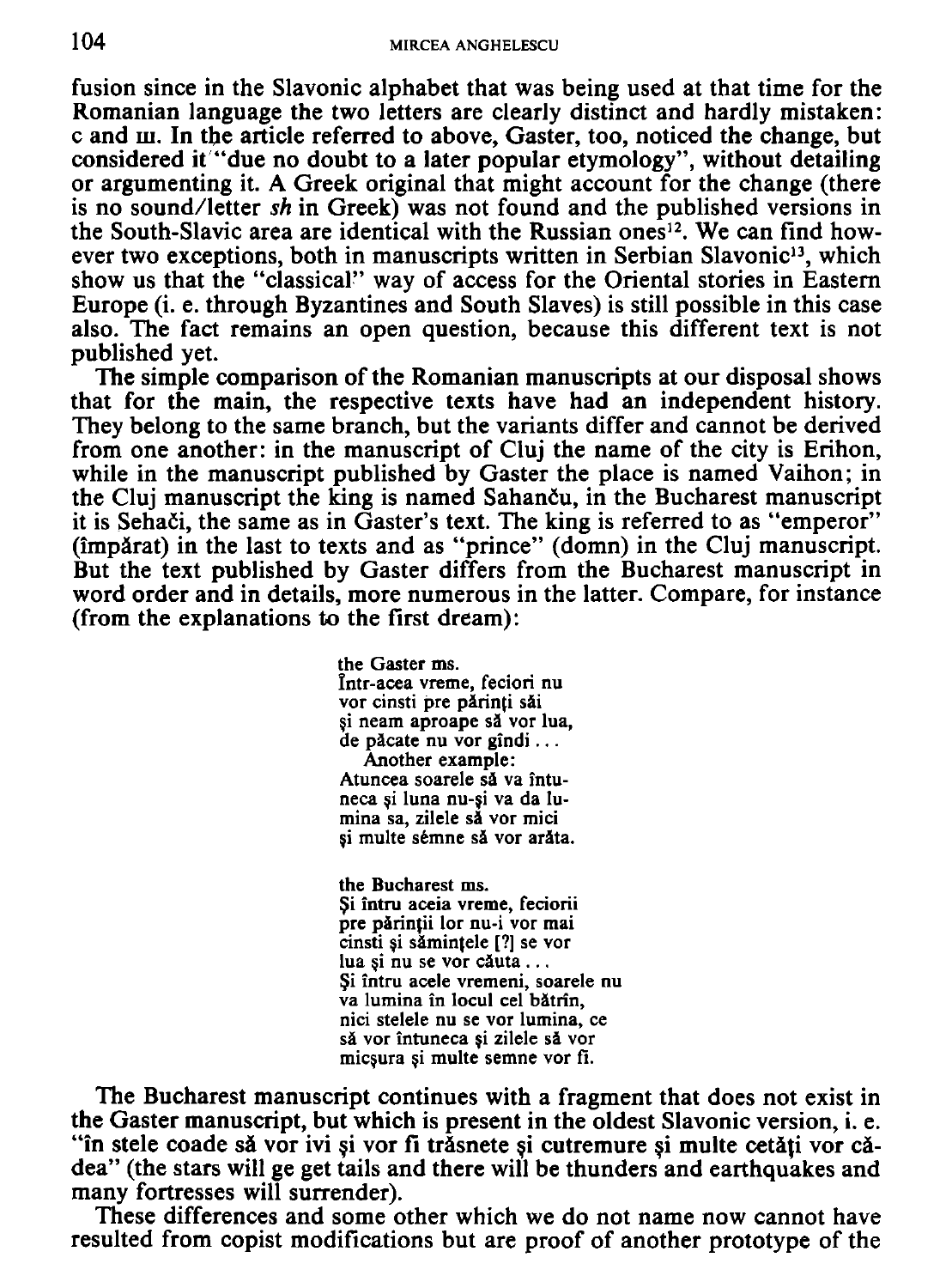translation. That means that the eight romanian texts known to us or the most of them are not issued out from one single original translation, but were independently translated in different times and places. The existence of several translation means that the choice of the text was not done at random and that it responded to certain "patterns" existing in the respective milieu.

All the texts of the twelve dream legend were found in miscellany manuscripts resembling in contents, writings recirculating traditional topics, apocrypha, and naive verse-forms of such Christian legends as: *The History of Akichar and his nephew, Warning against tobacco, The wiseman's dispute with the world* (a variant of the dialogue between the soul and the body), *The history of Archangel Michael, The 72 names of Christ, Adam's complaint, Maria's lamentation,* magic songs against spells (for getting rid of the Devil, against the plague, against chills etc.). All these circulated until last century (some of them up to the beginning of this century) in a well-defined, very traditionalist milieu in which scriveners, copists and rural teachers used to copy and to circulate the respective texts by reading them aloud to the illiterate. This public had a preference for clear-cut moralities and tales, with a dramatic touch, displaying two opposed forces (as good-evil, healthy-sick etc.) that made some scholars erroneously assume the existence in the respective cultural layer of  $c$ ertain Bogomilian reminiscences<sup>14</sup>  $-$  and this milieu was in fact receptive of those innovations that could mould themselves on a preexistent pattern. In other words, only those new themes and texts were accepted that could be assimilated to an existent model already in circulation. This was the way in which tales from *Arabian Nights* were taken over in the 18th century<sup>15</sup> and the same was the case with the legend of the twelve dreams which in spite of its extremely oriental origin could be assimilated to a preexistent Christian model in the same way in which it happened with the popular novel *Barlaam and Josaphat.* Its eschatological character, as well as the description of the process of moral degradation of the world acquiring even absurd forms (such as summer becoming winter, children teaching old people etc.) — which offers a popular equivalent to the literary motif of "the up-side-down world" , the device of using the dream as an intermediary instrument of revelation, the same as in so many Christian legends or apocrypha *{The Death of Avraam, The second Book of Esdra* etc.) — all these facilitated the spreading of the new text and its acceptance by the milieu. We may assume that these preexistent patterns also imposed various modifications on the text. On what area this happened is not known - we may however hypothesize it was outside of Romanian area as the Romanian texts faithfully follow the Slavonic model. The relevant differences singled out by comparison are probably due to the model followed by each text. The fact that ms. 6 040 of the Academy Library contains the additional details mentioned above is not an innovation produced on Romanian soil since they are to be traced back to the earliest Slavonic manuscripts where also other developments are to be found. But we certainly need, before any conclusion could be pointed out, to have an edition of the texts from the Southern-Slavic area.